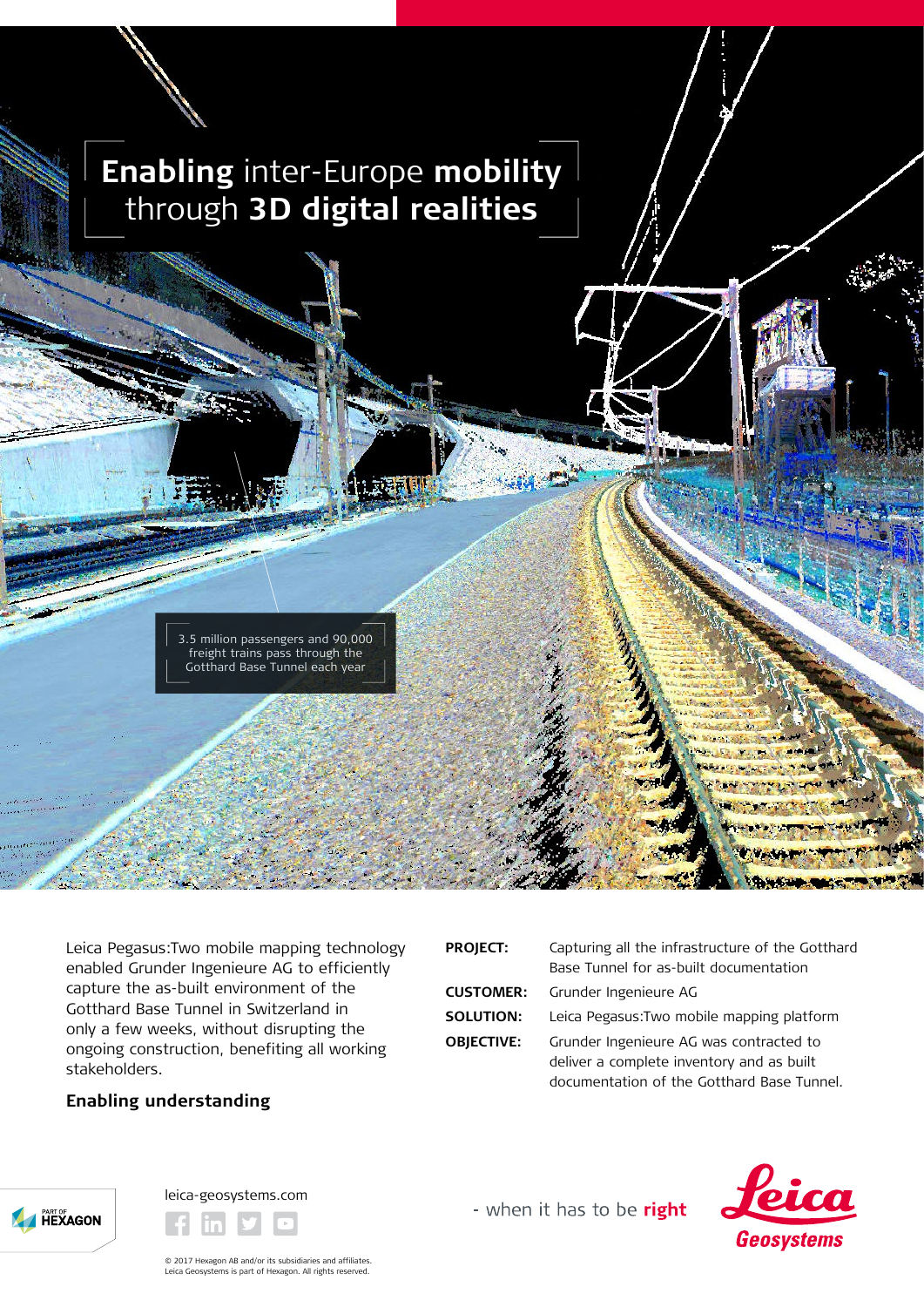

**Grunder Ingenieure AG was contracted to deliver a complete inventory and as built documentation of the Gotthard Base Tunnel. Using Leica Pegasus:Two they were able to efficiently capture the entire project in only a few weeks, without disrupting the ongoing construction, benefiting all working stakeholders.** 

The company selected the Pegasus:Two to capture infrastructure of the new built open tracks safely and efficiently enabling engineers to work with the most accurate representation available.

When the Gotthard Base Tunnel officially opened in June 2016 as part of the New Rail Link through the Alps (NRLA), a construction project 20 plus years in the making at 9.8 billion Swiss francs yielded the world's longest and deepest traffic tunnel. At 57 kilometers long and with a rock overburden of 2,300 meters, the tunnel increases the total transport capacity across the Swiss Alps while reducing passenger travel time between northern and southern Europe by one hour. With minimal gradient and wide curves, the route is also a flatter, lowerlevel journey at only 550 m above sea level. The whole tunnel system measures a total of 152 kilometers, plus almost 50 km of new built outdoor tracks.

When Grunder Ingenieure AG, a leading Swiss engineering firm specialising in rail surveys and long-time user of Leica Geosystems solutions, was sub-contracted by the Alptransit Gotthard AG, the firm knew it would be a challenging task but one for the history books. One of the main tasks, before the tracks opened for the test operation, was to capture all the infrastructure of the tunnel for as-built documentation.

"There were several stakeholders working on the overall project, tasked with registering the entire infrastructure to collect for the infrastructure database of the Swiss Federal Railways. All these users could then access this information," said Gilbert Roulier, Grunder's director of imagining, laser scanning and mobile mapping. "Entering the under-construction tunnel and outdoor tracks also presented organising challenges that we needed to account for with our engineers and surveying instruments."

The firm selected the Pegasus:Two to capture the entire infrastructure of the newly built open tracks safely and efficiently. In combination with Leica Geosystems total stations, Grunder was able to provide a complete database of 3D imagery and point clouds covering the rails, signage, posts, electrical lines, and further installations and structural elements.

# **GRUNDER**

### **Company**

Grunder Ingenieure AG in Switzerland www.grunder.ch

- **Instruments & Software**
	- Leica Pegasus:Two
	- Leica SiRail Suite

#### **Challenge**

- Deliver complete inventory and as-built documentation of the Gotthard Base Tunnel
- Avoid disruption of ongoing construction
- Keep staff safe during data capture
- High-definition scans necessary for most accurate representation of the rail geometry and environment
- Delivery of 3D imagery and point clouds database of the rails, signage, posts, electrical lines, and further installations and structural elements

## **Benefits**

- Vehicle-independent solution offers flexibility in the carrier platform
- Seven cameras provide full 360-degree dome imagery combined with the scans of the onboard LiDAR profiler ensure that no detail is missed